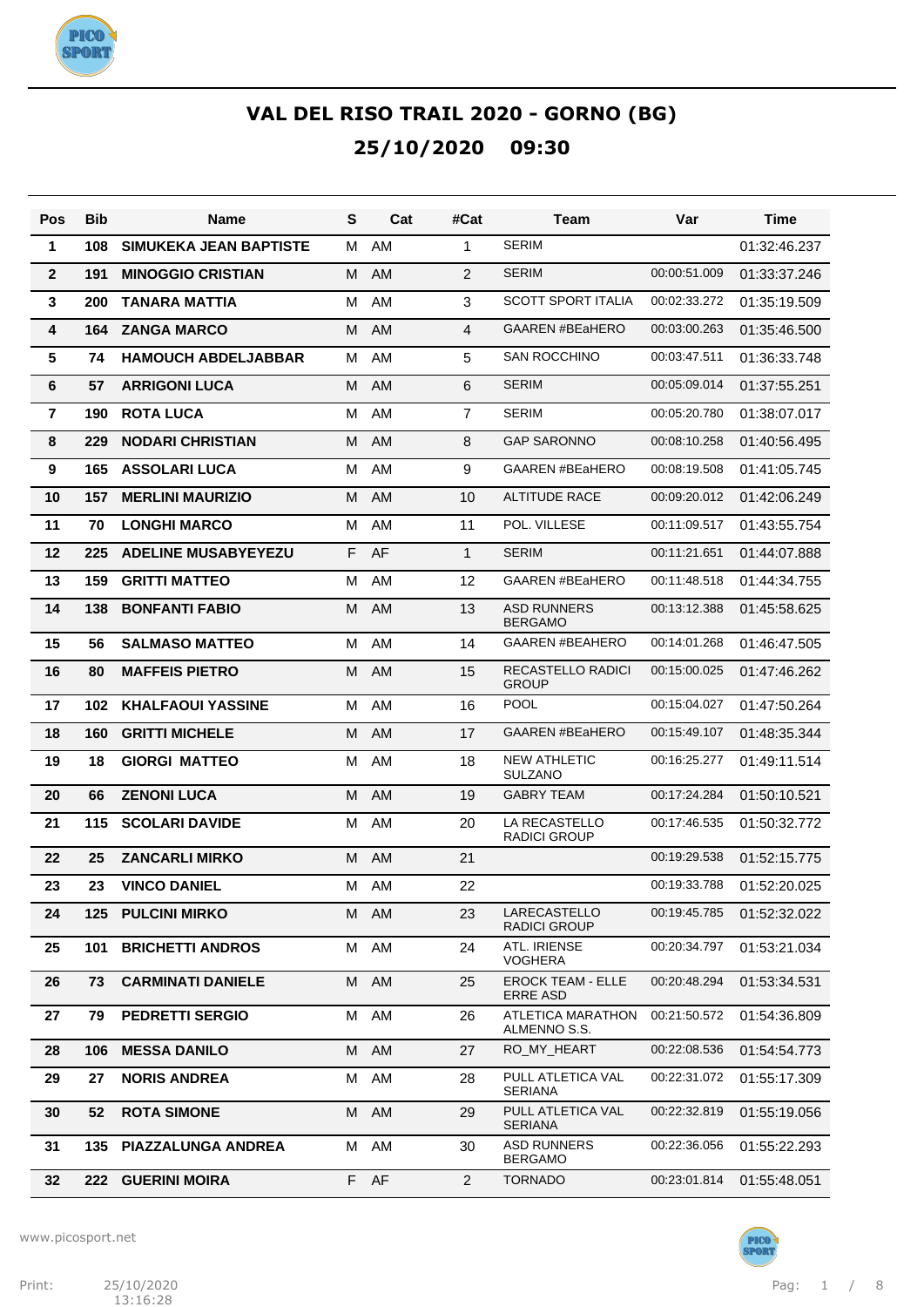

| Pos | <b>Bib</b> | <b>Name</b>                 | S  | Cat       | #Cat         | Team                                        | Var          | Time         |
|-----|------------|-----------------------------|----|-----------|--------------|---------------------------------------------|--------------|--------------|
| 33  | 140        | <b>GRITTI DIEGO</b>         | м  | AM        | 31           | <b>EROCK TEAM - ELLE</b><br><b>ERRE ASD</b> | 00:23:28.542 | 01:56:14.779 |
| 34  | 136        | <b>VALSECCHI GIULIO</b>     | M  | <b>AM</b> | 32           | <b>ASD RUNNERS</b><br><b>BERGAMO</b>        | 00:23:39.063 | 01:56:25.300 |
| 35  | 46         | <b>PENNA MARK</b>           | м  | AM        | 33           |                                             | 00:24:28.808 | 01:57:15.045 |
| 36  | 127        | <b>PERSICO NICOLA</b>       | M  | <b>AM</b> | 34           | POL. VILLESE                                | 00:24:30.808 | 01:57:17.045 |
| 37  | 58         | <b>MOLINARI MARIO</b>       | м  | AM        | 35           | <b>NEW ATHLETIC</b><br><b>SULZANO</b>       | 00:24:31.058 | 01:57:17.295 |
| 38  | 177        | <b>VALOTA PAOLO</b>         | м  | AM        | 36           | <b>GAAREN #BEaHERO</b>                      | 00:25:53.299 | 01:58:39.536 |
| 39  | 158        | <b>AGAZZI FULVIO</b>        | м  | AM        | 37           | <b>CARVICO</b><br><b>SKYRUNNING</b>         | 00:26:16.569 | 01:59:02.806 |
| 40  | 41         | <b>VALOTI MICHELE</b>       | M  | <b>AM</b> | 38           |                                             | 00:26:34.541 | 01:59:20.778 |
| 41  | 194        | <b>CARRARA MASSIMILIANO</b> | м  | AM        | 39           | <b>ASD RUNNERS</b><br><b>BERGAMO</b>        | 00:27:03.576 | 01:59:49.813 |
| 42  | 16         | <b>ERLI FILIPPO</b>         | м  | <b>AM</b> | 40           | <b>RUNNERS BERGAMO</b>                      | 00:27:48.078 | 02:00:34.315 |
| 43  | 170        | <b>PONTI MASSIMILIANO</b>   | M  | AM        | 41           | <b>GAAREN #BEaHERO</b>                      | 00:27:49.045 | 02:00:35.282 |
| 44  | 192        | <b>SALVI WALTER</b>         | м  | <b>AM</b> | 42           |                                             | 00:28:00.575 | 02:00:46.812 |
| 45  | 33         | <b>CAPRINI JORIS</b>        | M  | AM        | 43           | <b>GAAREN #BEAHERO</b>                      | 00:28:16.782 | 02:01:03.019 |
| 46  | 236        | <b>COMOTTI MATTEO</b>       | м  | AF        | $\mathbf{1}$ | <b>GAAREN #BEaHERO</b>                      | 00:28:18.573 | 02:01:04.810 |
| 47  | 252        | <b>ROSSI MARIA EUGENIA</b>  | F  | AF        | 3            | <b>EROCK TEAM - ELLE</b><br><b>ERRE ASD</b> | 00:28:24.823 | 02:01:11.060 |
| 48  | 112        | <b>PIRLO PIETRO</b>         | м  | AM        | 44           |                                             | 00:28:39.791 | 02:01:26.028 |
| 49  | 152        | <b>LEGGERI MATTEO</b>       | м  | AM        | 45           |                                             | 00:29:08.574 | 02:01:54.811 |
| 50  | 151        | <b>BERTOLAZZI MARCELLO</b>  | м  | AM        | 46           |                                             | 00:29:11.773 | 02:01:58.010 |
| 51  | 37         | <b>MINESSI PAOLO</b>        | M  | AM        | 47           |                                             | 00:29:16.775 | 02:02:03.012 |
| 52  | 76         | <b>ACERBIS RICCARDO</b>     | м  | <b>AM</b> | 48           | <b>EROCK TEAM - ELLE</b><br><b>ERRE ASD</b> | 00:29:29.324 | 02:02:15.561 |
| 53  | 13         | <b>CARISSIMI ALEX</b>       | м  | AM        | 49           | CARVICO<br><b>SKYRUNNING</b>                | 00:29:48.756 | 02:02:34.993 |
| 54  | 175        | <b>VESCOVI CRISTIANO</b>    | м  | AM        | 50           | <b>GAAREN #BEaHERO</b>                      | 00:30:03.004 | 02:02:49.241 |
| 55  |            | 216 SOFFIA ELENA            |    | F AF      | 4            | <b>G.S. MARATONETI</b><br>CASSANO MAGNAGO   | 00:30:25.803 | 02:03:12.040 |
| 56  | 14         | <b>MAPELLI OSCAR</b>        |    | M AM      | 51           | <b>CARVICO</b><br><b>SKYRUNNING</b>         | 00:30:30.302 | 02:03:16.539 |
| 57  | 189        | <b>PULINETTI DAMIANO</b>    | М  | AM        | 52           |                                             | 00:30:56.550 | 02:03:42.787 |
| 58  | 68         | <b>FINAZZI PIERGIOVANNI</b> | м  | AM        | 53           |                                             | 00:31:15.049 | 02:04:01.286 |
| 59  | 166        | <b>MOLOGNI MATTEO</b>       | м  | AM        | 54           | <b>GAAREN #BEaHERO</b>                      | 00:31:26.050 | 02:04:12.287 |
| 60  | 187        | <b>ANGELI ADRIANO</b>       | M  | AM        | 55           |                                             | 00:31:42.724 | 02:04:28.961 |
| 61  | 44         | <b>LONGONI SERGIO</b>       | м  | AM        | 56           |                                             | 00:31:43.555 | 02:04:29.792 |
| 62  | 234        | <b>GALLI CHIARA</b>         | F. | AF        | 5            | <b>GAAREN #BEaHERO</b>                      | 00:31:47.532 | 02:04:33.769 |
| 63  | 47         | <b>BALACCHI ALESSIO</b>     | М  | AM        | 57           |                                             | 00:31:57.228 | 02:04:43.465 |
| 64  | 42         | <b>MAFFIULETTI FEDERICO</b> | M  | AM        | 58           | <b>ALTITUDE RACE</b>                        | 00:32:26.042 | 02:05:12.279 |
| 65  | 199        | <b>ROSSI MASSIMO</b>        | М  | AM        | 59           | <b>ATLETICA BRESCIA</b><br><b>MARATHON</b>  | 00:32:42.549 | 02:05:28.786 |

www.picosport.net

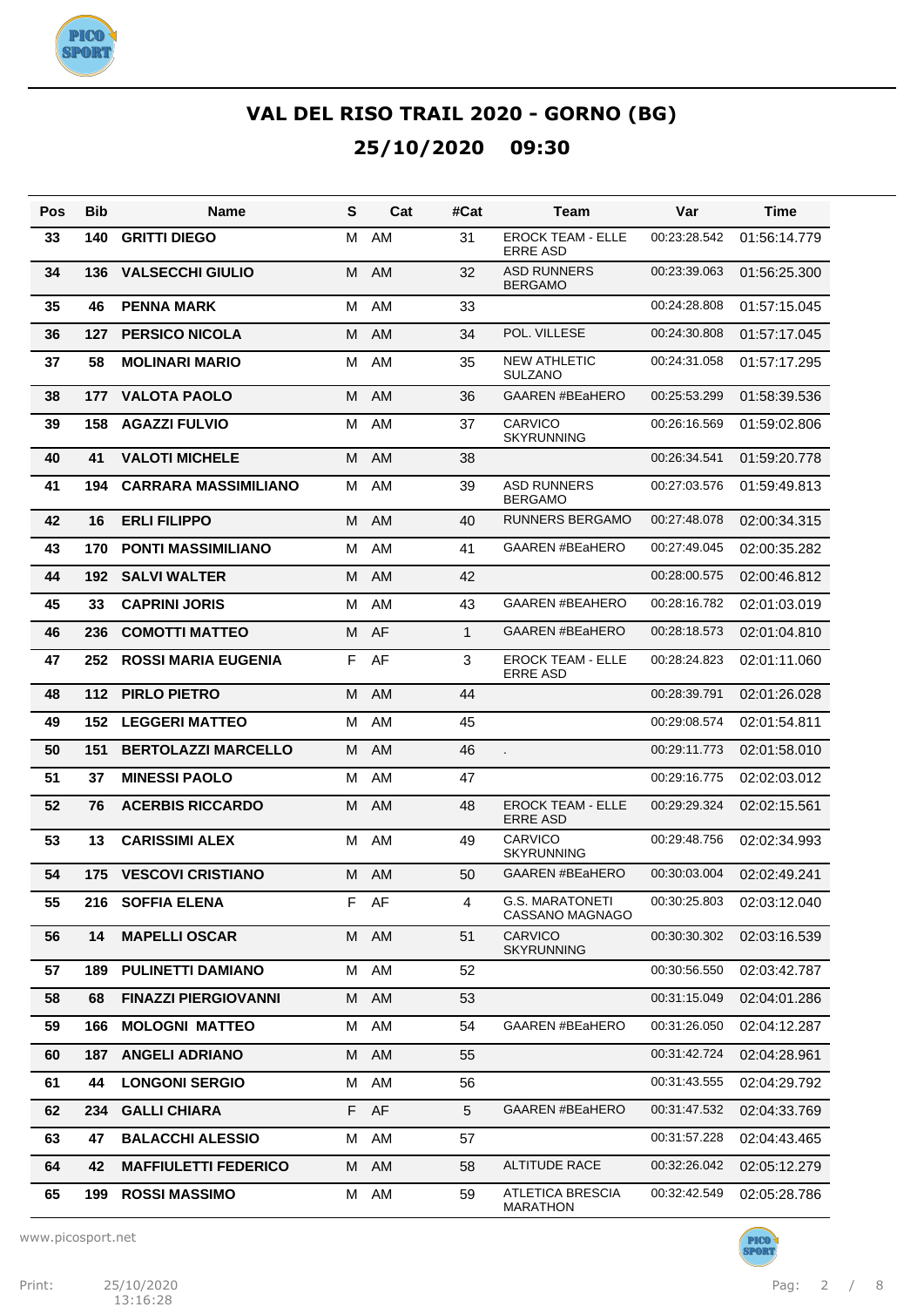

| Pos | <b>Bib</b>     | Name                                       | S  | Cat       | #Cat           | Team                                        | Var          | Time         |
|-----|----------------|--------------------------------------------|----|-----------|----------------|---------------------------------------------|--------------|--------------|
| 66  | 8              | <b>CAVALLARI FABIO</b>                     | м  | <b>AM</b> | 60             | <b>ASD TRAIL RUNNING</b><br><b>BRESCIA</b>  | 00:32:50.548 | 02:05:36.785 |
| 67  | 89             | <b>LONGO ANDREA</b>                        | M  | AM        | 61             | POL. VILLESE                                | 00:32:55.048 | 02:05:41.285 |
| 68  | 119            | <b>VECCHI MIRKO</b>                        | м  | AM        | 62             |                                             | 00:33:13.551 | 02:05:59.788 |
| 69  | 169            | <b>CUCCHI EMANUELE</b><br><b>FRANCESCO</b> | M  | AM        | 63             | <b>GAAREN #BEaHERO</b>                      | 00:33:36.067 | 02:06:22.304 |
| 70  | 186            | <b>CACCIA ANDREA</b>                       | M  | AM        | 64             |                                             | 00:33:45.056 | 02:06:31.293 |
| 71  | 22             | <b>PIAZZALUNGA ROBERTO</b>                 | м  | AM        | 65             |                                             | 00:33:49.057 | 02:06:35.294 |
| 72  | 146            | <b>COFFETTI MARCO</b>                      | M  | AM        | 66             | RUNNERS BERGAMO                             | 00:33:50.546 | 02:06:36.783 |
| 73  | 171            | <b>CUCCHI EDOARDO</b>                      | м  | AM        | 67             | <b>GAAREN #BEaHERO</b>                      | 00:33:55.041 | 02:06:41.278 |
| 74  | 156            | <b>SCARPELLINI GIGI</b>                    | M  | AM        | 68             | ATLETICA LA TORRE                           | 00:34:12.052 | 02:06:58.289 |
| 75  | 193            | <b>MERELLI FABIO</b>                       | м  | AM        | 69             |                                             | 00:34:55.551 | 02:07:41.788 |
| 76  | 65             | <b>GOFFI MATTEO</b>                        | M  | AM        | 70             | ASD MONTE ORFANO<br><b>RUNNERS</b>          | 00:34:56.803 | 02:07:43.040 |
| 77  | 105            | <b>MECCA LUCA</b>                          | M  | AM        | 71             |                                             | 00:34:59.550 | 02:07:45.787 |
| 78  | 45             | <b>ACERBIS IVAN</b>                        | M  | <b>AM</b> | 72             | G.S.OREZZO                                  | 00:35:10.191 | 02:07:56.428 |
| 79  | 212            | <b>CRIPPA FRANCESCA</b>                    | F  | AF        | 6              | <b>GEFO K TEAM</b>                          | 00:35:20.714 | 02:08:06.951 |
| 80  | 188            | <b>BRAMBILLA GIOVANNI</b>                  | M  | <b>AM</b> | 73             | <b>GS A MARINELLI</b>                       | 00:35:32.562 | 02:08:18.799 |
| 81  | 237            | <b>PELLEGRINELLI GIOVANNI</b>              | M  | AF        | $\overline{2}$ | <b>GAAREN #BEaHERO</b>                      | 00:35:34.299 | 02:08:20.536 |
| 82  | 4              | <b>GIRARDO MATTEO</b>                      | м  | <b>AM</b> | 74             |                                             | 00:35:43.186 | 02:08:29.423 |
| 83  | 5              | <b>POLONI STEFANO</b>                      | M  | AM        | 75             |                                             | 00:35:51.298 | 02:08:37.535 |
| 84  | 75             | <b>BUGINI CARLO</b>                        | м  | AM        | 76             | <b>EROCK TEAM - ELLE</b><br><b>ERRE ASD</b> | 00:36:01.047 | 02:08:47.284 |
| 85  | 111            | <b>MASSERETTI MATTEO</b>                   | м  | AM        | 77             | <b>ASD CARVICO</b><br><b>SKYRUNNING</b>     | 00:36:19.547 | 02:09:05.784 |
| 86  | 251            | <b>GUZZI MARIA CRISTINA</b>                | F  | AF        | $\overline{7}$ | <b>ATLETICA SAN</b><br><b>MARCO</b>         | 00:36:28.191 | 02:09:14.428 |
| 87  | 180            | <b>SIGNORI ROBERTO</b>                     | M  | AM        | 78             |                                             | 00:36:36.297 | 02:09:22.534 |
| 88  | $\overline{7}$ | <b>ADOBATI ANDREA</b>                      | М  | AM        | 79             | <b>INNO'S CAFE</b>                          | 00:36:41.027 | 02:09:27.264 |
| 89  |                | <b>184 FALGARI ERIK</b>                    |    | M AM      | 80             | ATLETIC MARATHON<br><b>ALMENNO</b>          | 00:36:44.431 | 02:09:30.668 |
| 90  |                | <b>196 FALGARI LORIS</b>                   |    | M AM      | 81             |                                             | 00:36:46.797 | 02:09:33.034 |
| 91  | 203            | <b>POZZI BARBARA</b>                       | F. | AF        | 8              | ATLETICA PRESEZZO                           | 00:37:10.168 | 02:09:56.405 |
| 92  | 77             | <b>SCHIAVI PIERLUIGI</b>                   | M  | AM        | 82             | POL. VILLESE                                | 00:37:30.029 | 02:10:16.266 |
| 93  | 53             | <b>GHIGGIATO FABRIZIO</b>                  | M  | AM        | 83             | CARDATLETICA                                | 00:38:05.560 | 02:10:51.797 |
| 94  | 117            | <b>VIGANI ROBERTO</b>                      | М  | AM        | 84             | ATLETICA VILLONGO                           | 00:38:10.311 | 02:10:56.548 |
| 95  | 61             | <b>ZANA NICOLA</b>                         | M  | AM        | 85             |                                             | 00:38:20.417 | 02:11:06.654 |
| 96  | 85             | <b>MOSCA PAOLO</b>                         | М  | AM        | 86             |                                             | 00:38:27.056 | 02:11:13.293 |
| 97  | 63             | <b>TESTORI ROMEO</b>                       | м  | AM        | 87             | <b>LIBERO</b>                               | 00:38:30.806 | 02:11:17.043 |
| 98  | 167            | <b>EPIS MARCO</b>                          |    | M AM      | 88             | GAAREN #BEaHERO                             | 00:38:31.807 | 02:11:18.044 |

www.picosport.net



PICO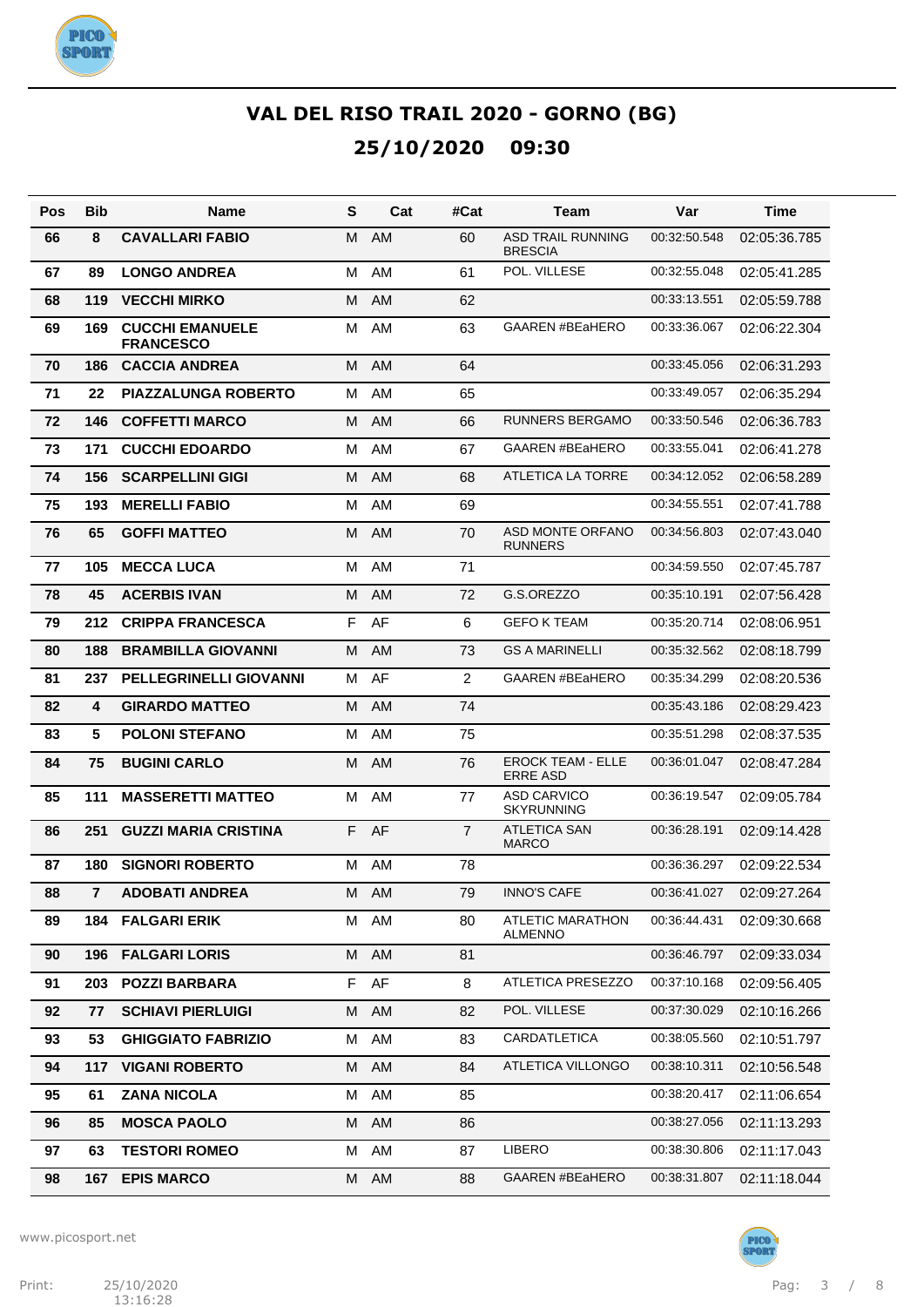

| Pos | Bib | Name                            | S  | Cat       | #Cat | Team                                          | Var          | Time         |
|-----|-----|---------------------------------|----|-----------|------|-----------------------------------------------|--------------|--------------|
| 99  | 134 | <b>MIRABELLA PASQUALE</b>       | м  | AM        | 89   | <b>ASD RUNNERS</b><br><b>BERGAMO</b>          | 00:39:05.307 | 02:11:51.544 |
| 100 | 62  | <b>ACETI FABRIZIO</b>           | м  | AM        | 90   | <b>FIDAL</b>                                  | 00:39:22.308 | 02:12:08.545 |
| 101 | 99  | <b>TUMMINIA ROBERTO</b>         | м  | AM        | 91   | <b>URBAN RUNNERS</b><br><b>MILANO</b>         | 00:39:30.559 | 02:12:16.796 |
| 102 | 116 | <b>SABATO POMPEO</b>            | м  | <b>AM</b> | 92   | <b>GRUPPO ALPINISTICO</b><br><b>VERTOVESE</b> | 00:39:30.814 | 02:12:17.051 |
| 103 | 6   | <b>TRAPLETTI GIORGIO</b>        | M  | AM        | 93   | <b>INNO'S CAFE</b>                            | 00:39:53.812 | 02:12:40.049 |
| 104 | 147 | <b>GRIMALDI LUCA</b>            | М  | <b>AM</b> | 94   |                                               | 00:40:09.574 | 02:12:55.811 |
| 105 | 1   | <b>ROTTIGNI GIAN PAOLO</b>      | м  | AM        | 95   | LA RECASTELLO<br><b>RADICI GROUP</b>          | 00:40:48.327 | 02:13:34.564 |
| 106 | 248 | <b>PERSICO SASHA</b>            | м  | AM        | 96   |                                               | 00:40:49.334 | 02:13:35.571 |
| 107 | 132 | <b>GUZZI MICHAEL</b>            | м  | AM        | 97   | <b>ASD RUNNERS</b><br><b>BERGAMO</b>          | 00:41:07.090 | 02:13:53.327 |
| 108 | 148 | <b>PASINI DARIO</b>             | м  | <b>AM</b> | 98   |                                               | 00:41:43.157 | 02:14:29.394 |
| 109 | 39  | <b>CAVALLERI GIOVANNI</b>       | м  | AM        | 99   | ATLETICA COLOGNO                              | 00:41:51.586 | 02:14:37.823 |
| 110 | 142 | <b>FORZA MAURIZIO</b>           | м  | <b>AM</b> | 100  | <b>GAARENBEAHERO</b>                          | 00:42:06.078 | 02:14:52.315 |
| 111 | 100 | <b>MAFFEIS MANUEL</b>           | м  | AM        | 101  | $\prime$                                      | 00:42:10.329 | 02:14:56.566 |
| 112 | 172 | <b>CHIAPPA ALESSANDRO</b>       | м  | <b>AM</b> | 102  | <b>CARVICO</b><br><b>SKYRUNNING</b>           | 00:42:28.335 | 02:15:14.572 |
| 113 | 176 | <b>SILVA MARIO</b>              | M  | AM        | 103  | <b>GAAREN #BEaHERO</b>                        | 00:42:34.822 | 02:15:21.059 |
| 114 | 161 | <b>PEZZOTTA MARCO</b>           | М  | <b>AM</b> | 104  | <b>GAAREN #BEaHERO</b>                        | 00:42:55.820 | 02:15:42.057 |
| 115 | 133 | <b>MILESI EMANUELE</b>          | M  | AM        | 105  | <b>ASD RUNNERS</b><br><b>BERGAMO</b>          | 00:43:04.818 | 02:15:51.055 |
| 116 | 173 | <b>PEZZOLI ANDREA</b>           | м  | AM        | 106  | <b>GAAREN #BEaHERO</b>                        | 00:43:22.314 | 02:16:08.551 |
| 117 | 195 | <b>CESANA MASSIMO</b>           | м  | AM        | 107  | ATL. PRESEZZO                                 | 00:44:05.568 | 02:16:51.805 |
| 118 | 121 | <b>GATTI PAOLO</b>              | М  | <b>AM</b> | 108  | <b>ATLETICA VILLONGO</b>                      | 00:44:27.625 | 02:17:13.862 |
| 119 | 83  | <b>D'IZZIA EMANUELE</b>         | м  | AM        | 109  |                                               | 00:44:29.873 | 02:17:16.110 |
| 120 | 78  | <b>GARLASCHI ANTONIO</b>        | М  | AM        | 110  | <b>ASD MARCIATORI</b><br>LANDRIANO            | 00:44:51.370 | 02:17:37.607 |
| 121 | 144 | <b>CORNA NEVIO</b>              |    | M AM      | 111  | PODISTI DUE<br><b>CASTELLI</b>                | 00:45:21.080 | 02:18:07.317 |
| 122 | 11  | <b>QUISTINI BRUNO</b>           | М  | AM        | 112  | <b>SCAME PARRE</b>                            | 00:45:33.573 | 02:18:19.810 |
| 123 | 113 | <b>BERTOLDINI TADDEO</b>        | М  | AM        | 113  | A.S.D. FALCHI LECCO                           | 00:45:36.322 | 02:18:22.559 |
| 124 | 244 | <b>NEGRI FEDERICA</b>           | F  | AF        | 9    | <b>SERIM</b>                                  | 00:45:37.371 | 02:18:23.608 |
| 125 | 215 | <b>MOGNETTI MADDALENA</b>       | F  | AF        | 10   |                                               | 00:45:46.854 | 02:18:33.091 |
| 126 | 208 | <b>GIUDICI CHIARA</b>           | F  | AF        | 11   | G. S. A. SOVERE                               | 00:46:16.607 | 02:19:02.844 |
| 127 | 145 | <b>PITTONI CRISTIAN</b>         | М  | AM        | 114  | <b>GAP SARONNO</b>                            | 00:46:22.840 | 02:19:09.077 |
| 128 | 197 | <b>MOI ROBERTO</b>              | М  | AM        | 115  | <b>MARGIANI TEAM</b>                          | 00:46:32.340 | 02:19:18.577 |
| 129 | 35  | <b>PALANDI PIETRO FRANCESCO</b> | М  | AM        | 116  | ATLETICA CELLATICA                            | 00:46:43.085 | 02:19:29.322 |
| 130 | 72  | <b>AGOSTA EROS</b>              | М  | AM        | 117  | RUNNERS BERGAMO                               | 00:46:44.859 | 02:19:31.096 |
| 131 | 209 | <b>RIVA IPPOLITA</b>            | F. | AF        | 12   | RUNNERS BERGAMO                               | 00:46:46.331 | 02:19:32.568 |

www.picosport.net

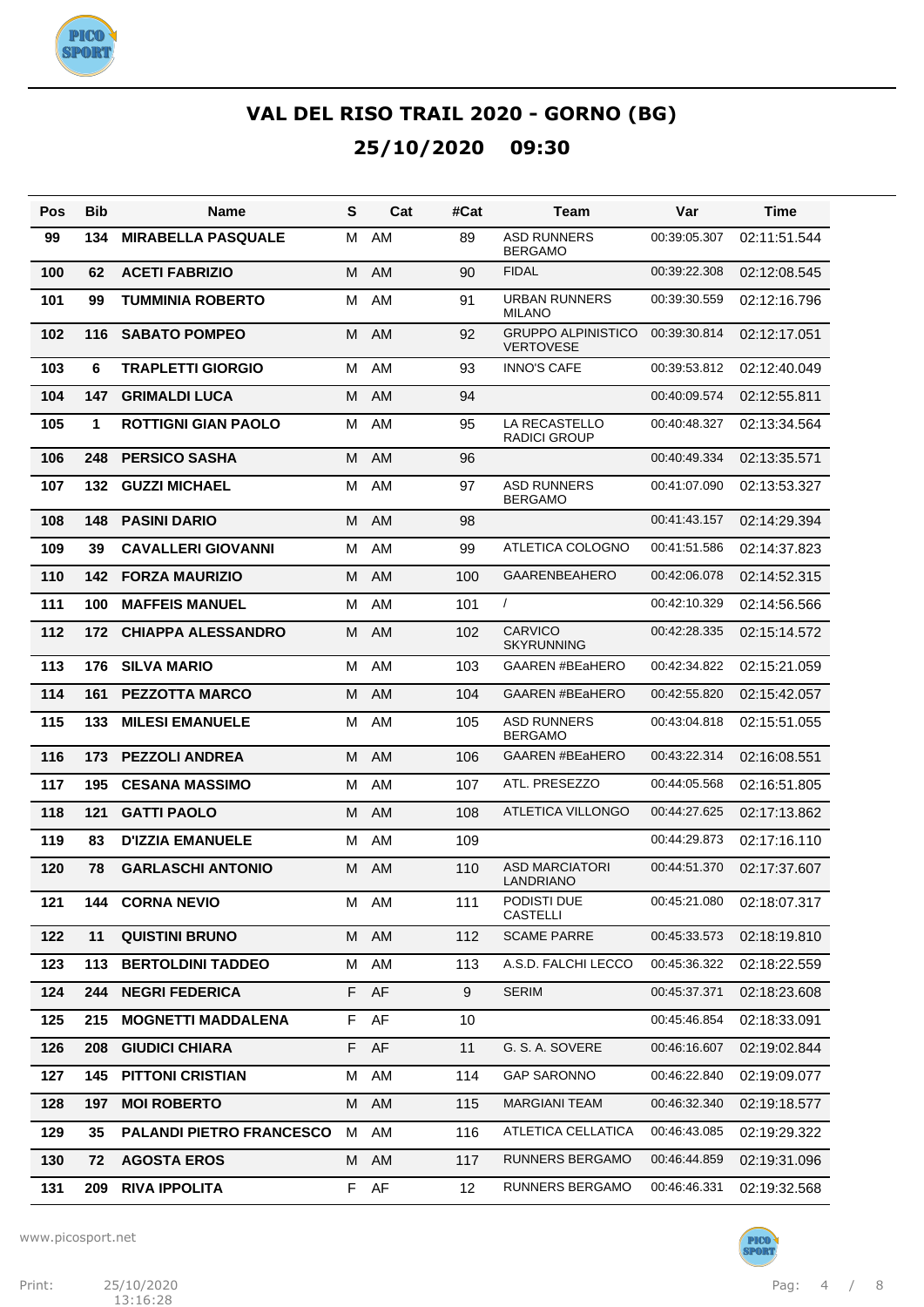

| Pos | Bib | Name                          | S  | Cat       | #Cat | Team                                          | Var          | Time         |
|-----|-----|-------------------------------|----|-----------|------|-----------------------------------------------|--------------|--------------|
| 132 | 43  | <b>DE ROSA VINCENZO</b>       | м  | <b>AM</b> | 118  | <b>ATLETICA MARATHON</b><br><b>ALMENNO</b>    | 00:46:50.336 | 02:19:36.573 |
| 133 | 174 | <b>GAGGIOTTI MARCO</b>        | м  | AM        | 119  | <b>GAAREN #BEaHERO</b>                        | 00:47:02.100 | 02:19:48.337 |
| 134 | 67  | <b>VERTUA ANDREA</b>          | м  | AM        | 120  | ASD MONTE ORFANO<br><b>RUNNERS</b>            | 00:47:19.582 | 02:20:05.819 |
| 135 | 49  | <b>BONOMI GIULIANO</b>        | м  | AM        | 121  | <b>ATLETICA BRESCIA</b><br><b>MARATHON</b>    | 00:47:29.589 | 02:20:15.826 |
| 136 | 149 | <b>PENATI ALESSANDRO</b>      | м  | <b>AM</b> | 122  | TIME FOR RUN                                  | 00:47:32.089 | 02:20:18.326 |
| 137 | 15  | <b>LANZI STEFANO</b>          | м  | AM        | 123  | <b>RUNNERS BERGAMO</b>                        | 00:48:19.098 | 02:21:05.335 |
| 138 | 107 | <b>OCCHI FLAVIO</b>           | м  | AM        | 124  | VIKING WARRIOR OCR<br>TEAM                    | 00:48:31.856 | 02:21:18.093 |
| 139 | 185 | <b>FERRANDI DARIO</b>         | м  | AM        | 125  |                                               | 00:48:40.107 | 02:21:26.344 |
| 140 | 233 | <b>CASATI BARBARA</b>         | F. | AF        | 13   |                                               | 00:48:40.114 | 02:21:26.351 |
| 141 | 120 | <b>VICINI ALESSANDRO</b>      | м  | AM        | 126  | ATLETICA VILLONGO                             | 00:48:50.631 | 02:21:36.868 |
| 142 | 139 | <b>PANSA GIOVANNI</b>         | м  | AM        | 127  | <b>ASD RUNNERS</b><br><b>BERGAMO</b>          | 00:48:58.356 | 02:21:44.593 |
| 143 | 129 | <b>COMI GIUSEPPE</b>          | м  | AM        | 128  | <b>ASD RUNNERS</b><br><b>BERGAMO</b>          | 00:49:10.857 | 02:21:57.094 |
| 144 | 123 | <b>PIEVANI NICOLA</b>         | м  | <b>AM</b> | 129  | <b>GAN NEMBRO</b>                             | 00:49:27.110 | 02:22:13.347 |
| 145 | 163 | <b>VIEL ALBERTO</b>           | м  | AM        | 130  | <b>GAAREN #BEaHERO</b>                        | 00:49:38.618 | 02:22:24.855 |
| 146 | 213 | <b>BARONI VITTORIA</b>        | F. | AF        | 14   | ATLETICA ALMENNO<br><b>MARATHON</b>           | 00:50:09.861 | 02:22:56.098 |
| 147 | 228 | <b>SANTINELLI CLAUDIA</b>     | F  | AF        | 15   | ATLETICA COLOGNO                              | 00:50:21.592 | 02:23:07.829 |
| 148 | 230 | <b>MONTORFANO MONICA</b>      | F  | AF        | 16   | <b>GRUPPO ALPINISTICO</b><br><b>VERTOVESE</b> | 00:51:31.077 | 02:24:17.314 |
| 149 | 126 | <b>BASSI ANDREA</b>           | м  | AM        | 131  | ATLETICA COLOGNO                              | 00:51:47.594 | 02:24:33.831 |
| 150 | 218 | <b>TOGNIN MARTINA</b>         | F  | AF        | 17   |                                               | 00:51:53.344 | 02:24:39.581 |
| 151 | 98  | <b>GIORGIANO FABRIZIO</b>     | м  | AM        | 132  | <b>URBAN RUNNERS</b><br><b>MILANO</b>         | 00:52:10.313 | 02:24:56.550 |
| 152 | 118 | <b>ARMANELLI MATTIA</b>       | М  | AM.       | 133  | <b>ATLETICA VILLONGO</b>                      | 00:52:23.600 | 02:25:09.837 |
| 153 | 48  | <b>MICHELETTI PAOLO</b>       | M  | AM        | 134  |                                               | 00:52:48.795 | 02:25:35.032 |
| 154 | 28  | <b>ANGELI MAURO</b>           |    | M AM      | 135  | <b>ATLETICA REBO</b>                          | 00:52:55.834 | 02:25:42.071 |
| 155 | 182 | <b>PACCANI MICHELE</b>        | м  | AM        | 136  |                                               | 00:52:57.094 | 02:25:43.331 |
| 156 | 240 | <b>SCOTTI SARA</b>            | F  | AF        | 18   |                                               | 00:53:02.802 | 02:25:49.039 |
| 157 | 60  | <b>SOTTOCORNOLA MATTIA</b>    | м  | AM        | 137  | CARVICO<br><b>SKYRUNNING</b>                  | 00:53:06.567 | 02:25:52.804 |
| 158 | 238 | <b>DONEDA FEDERICA</b>        | F. | AF        | 19   | <b>GAAREN #BEaHERO</b>                        | 00:55:06.282 | 02:27:52.519 |
| 159 | 206 | <b>ZAMBONI LORENA</b>         | F  | AF        | 20   | LA RECASTELLO<br><b>RADICI GROUP</b>          | 00:55:23.286 | 02:28:09.523 |
| 160 | 202 | <b>GASPARI SARA ANNA</b>      | F. | AF        | 21   | <b>CLUB PANTERA ROSA</b>                      | 00:55:51.594 | 02:28:37.831 |
| 161 | 91  | <b>GOTTI MATTEO</b>           | М  | AM        | 138  | RUNNERS BERGAMO                               | 00:56:01.856 | 02:28:48.093 |
| 162 | 232 | <b>ZACCARO ANGELA MARIA</b>   | F. | AF        | 22   |                                               | 00:56:30.347 | 02:29:16.584 |
| 163 | 130 | <b>FRATUS ROSARIO SANTINO</b> | М  | AM        | 139  | <b>ASD RUNNERS</b><br><b>BERGAMO</b>          | 00:56:56.033 | 02:29:42.270 |

www.picosport.net



PICO<sup>)</sup><br>SPORT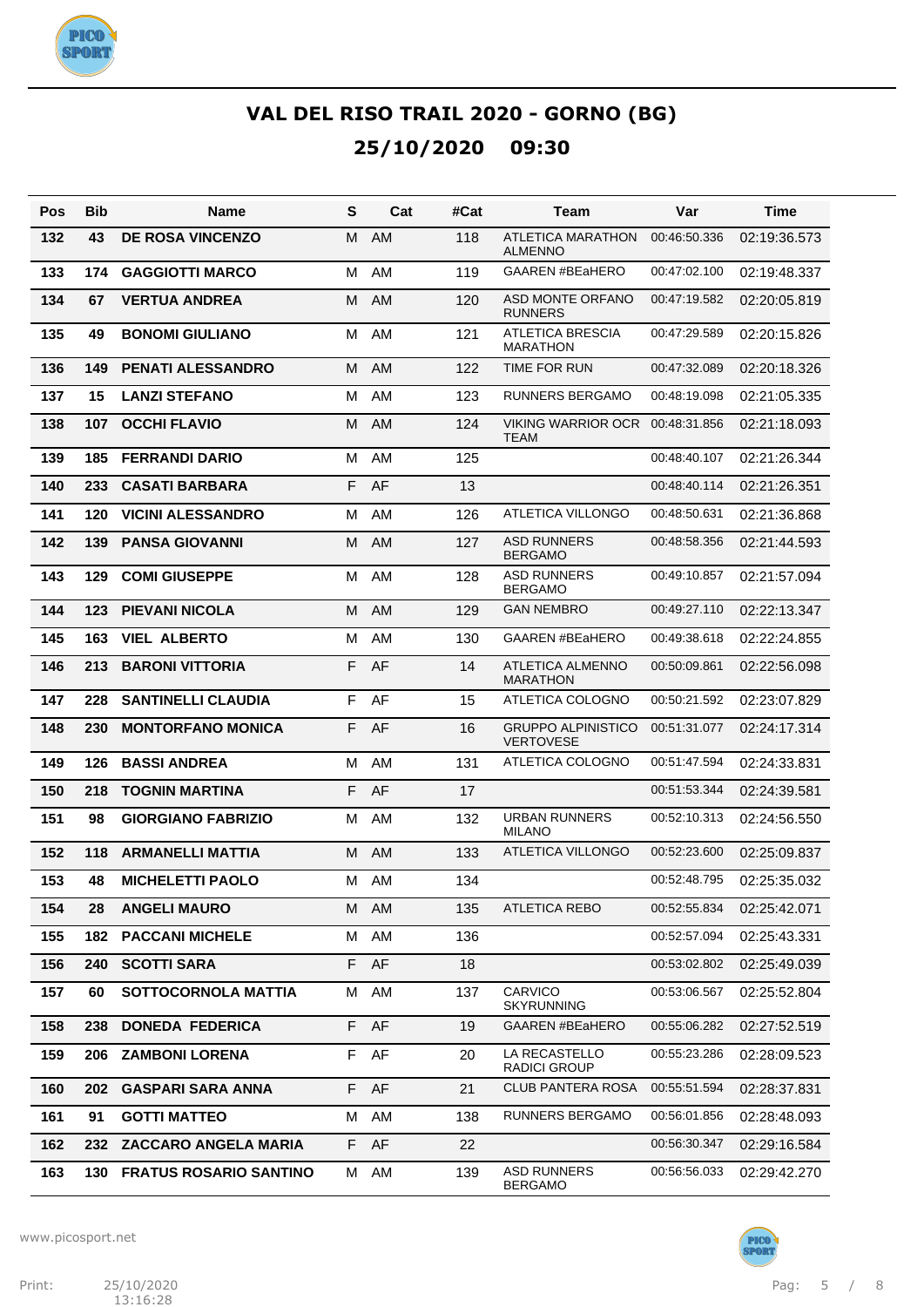

| Pos | Bib | <b>Name</b>                  | S  | Cat       | #Cat | Team                                          | Var          | Time                        |
|-----|-----|------------------------------|----|-----------|------|-----------------------------------------------|--------------|-----------------------------|
| 164 | 97  | <b>MILESI ALBERTO</b>        | м  | AM        | 140  |                                               | 00:56:58.100 | 02:29:44.337                |
| 165 | 154 | <b>COGLIATI BRUNO</b>        | м  | AM        | 141  |                                               | 00:57:06.100 | 02:29:52.337                |
| 166 | 247 | <b>BECCARELLI FRANCESCA</b>  | F. | AF        | 23   | G.S.A. SOVERE                                 | 00:57:06.769 | 02:29:53.006                |
| 167 | 155 | <b>GHILARDI MIRCO MARINO</b> | м  | AM        | 142  | <b>GRUPPO ALPINISTICO</b><br><b>VERTOVESE</b> | 00:57:09.352 | 02:29:55.589                |
| 168 | 32  | <b>PE MAURO</b>              | м  | AM        | 143  | <b>ATLETICA REBO</b><br><b>GUSSAGO</b>        | 00:57:19.854 | 02:30:06.091                |
| 169 | 17  | <b>DENTI MORIS</b>           | М  | AM        | 144  | <b>CAMISANO RUNNING</b>                       | 00:57:54.265 | 02:30:40.502                |
| 170 | 36  | <b>BONETTI DEMIS</b>         | м  | <b>AM</b> | 145  | ASD GAN NEMBRO                                | 00:57:55.365 | 02:30:41.602                |
| 171 | 64  | <b>FESTA FILIPPO</b>         | M  | AM        | 146  | <b>CLUB PANTERA ROSA</b>                      | 00:58:07.857 | 02:30:54.094                |
| 172 | 34  | <b>TEDOLDI MAURO</b>         | м  | <b>AM</b> | 147  | <b>CAMISANO RUNNING</b>                       | 00:58:22.601 | 02:31:08.838                |
| 173 | 153 | <b>POLACELLI ANDREA</b>      | м  | AM        | 148  | <b>ALZAIA NAVIGLIO</b><br><b>RUNNERS</b>      | 00:58:39.858 | 02:31:26.095                |
| 174 | 227 | <b>ROTA FEDERICA</b>         | F  | AF        | 24   | <b>ASD CARVICO</b><br><b>SKYRUNNING</b>       | 00:58:51.609 | 02:31:37.846                |
| 175 | 205 | <b>CORRADIN SONIA</b>        | F  | AF        | 25   |                                               | 00:59:04.861 | 02:31:51.098                |
| 176 | 122 | <b>BENELLI ALBERTO</b>       | м  | AM        | 149  | <b>RUNCARD</b>                                | 00:59:43.362 | 02:32:29.599                |
| 177 | 3   | <b>FURIA LUCIO</b>           | м  | AM        | 150  | GAV                                           | 00:59:50.501 | 02:32:36.738                |
| 178 | 84  | <b>MAZZONE ROBERTO</b>       | м  | AM        | 151  | ATLETICA STEZZANO                             | 01:00:31.746 | 02:33:17.983                |
| 179 | 30  | <b>COLOMBO CLAUDIO</b>       | м  | AM        | 152  |                                               | 01:00:37.112 | 02:33:23.349                |
| 180 | 96  | <b>MILANI GIANCARLO</b>      | м  | <b>AM</b> | 153  | <b>G.P.ARCENE ASD</b>                         | 01:00:39.361 | 02:33:25.598                |
| 181 | 214 | <b>MERENDA LUANA</b>         | F  | AF        | 26   | ATLETICA VIGEVANO                             | 01:01:15.112 | 02:34:01.349                |
| 182 | 82  | <b>GUARNIERI CORRADO</b>     | м  | AM        | 154  | ATLETICA BERGAMO<br><b>STARS</b>              | 01:01:24.372 | 02:34:10.609                |
| 183 | 10  | <b>ZANETTI ADAM</b>          | м  | AM        | 155  | <b>SORVEGLIANZA</b><br><b>ITALIANA</b>        | 01:01:45.360 | 02:34:31.597                |
| 184 | 88  | <b>VENTURELLI MARCO</b>      | м  | AM        | 156  |                                               | 01:01:58.480 | 02:34:44.717                |
| 185 | 223 | <b>CAMANINI LELIA</b>        | F  | AF        | 27   | <b>ATLETICA REBO</b><br><b>GUSSAGO</b>        | 01:01:59.870 | 02:34:46.107                |
| 186 |     | 211 ZUCAROTTO GISELLA        | F. | AF        | 28   | <b>EROCK TEAM - ELLE</b><br><b>ERRE ASD</b>   |              | 01:02:13.110   02:34:59.347 |
| 187 | 198 | <b>DONINA DEVIS</b>          |    | M AM      | 157  | <b>ALZAIA NAVIGLIO</b><br><b>RUNNERS</b>      | 01:02:27.872 | 02:35:14.109                |
| 188 | 221 | <b>KEREKI ROBERTA</b>        |    | F AF      | 29   | <b>RAFTANDROLL</b><br><b>HUNGARY</b>          | 01:03:31.463 | 02:36:17.700                |
| 189 |     | 235 FABBRIS TANYA            |    | F AF      | 30   | GAAREN #BEaHERO                               | 01:03:49.712 | 02:36:35.949                |
| 190 | 179 | <b>D'ANGELO UMBERTO</b>      |    | M AM      | 158  |                                               | 01:04:42.117 | 02:37:28.354                |
| 191 | 243 | <b>SERRAINO GIOVANNA</b>     |    | F AF      | 31   | EUROATLETICA 2002                             | 01:05:03.706 | 02:37:49.943                |
| 192 | 92  | <b>PAOLO DINACCI</b>         |    | M AM      | 159  | <b>ASD RUNSMILE</b>                           | 01:05:23.129 | 02:38:09.366                |
| 193 | 59  | <b>CAVANINI MAURO</b>        | M  | AM        | 160  | <b>LIBERO</b>                                 | 01:06:05.444 | 02:38:51.681                |
| 194 | 24  | <b>RIBOLI PAOLO</b>          |    | M AM      | 161  |                                               | 01:07:16.608 | 02:40:02.845                |
| 195 | 71  | <b>CERUTI LUCA</b>           | М  | AM        | 162  |                                               | 01:07:19.358 | 02:40:05.595                |
| 196 | 21  | <b>MAZZONE TOMMASO</b>       |    | M AM      | 163  | AV SPORTING TEAM                              | 01:07:36.358 | 02:40:22.595                |

www.picosport.net

PICO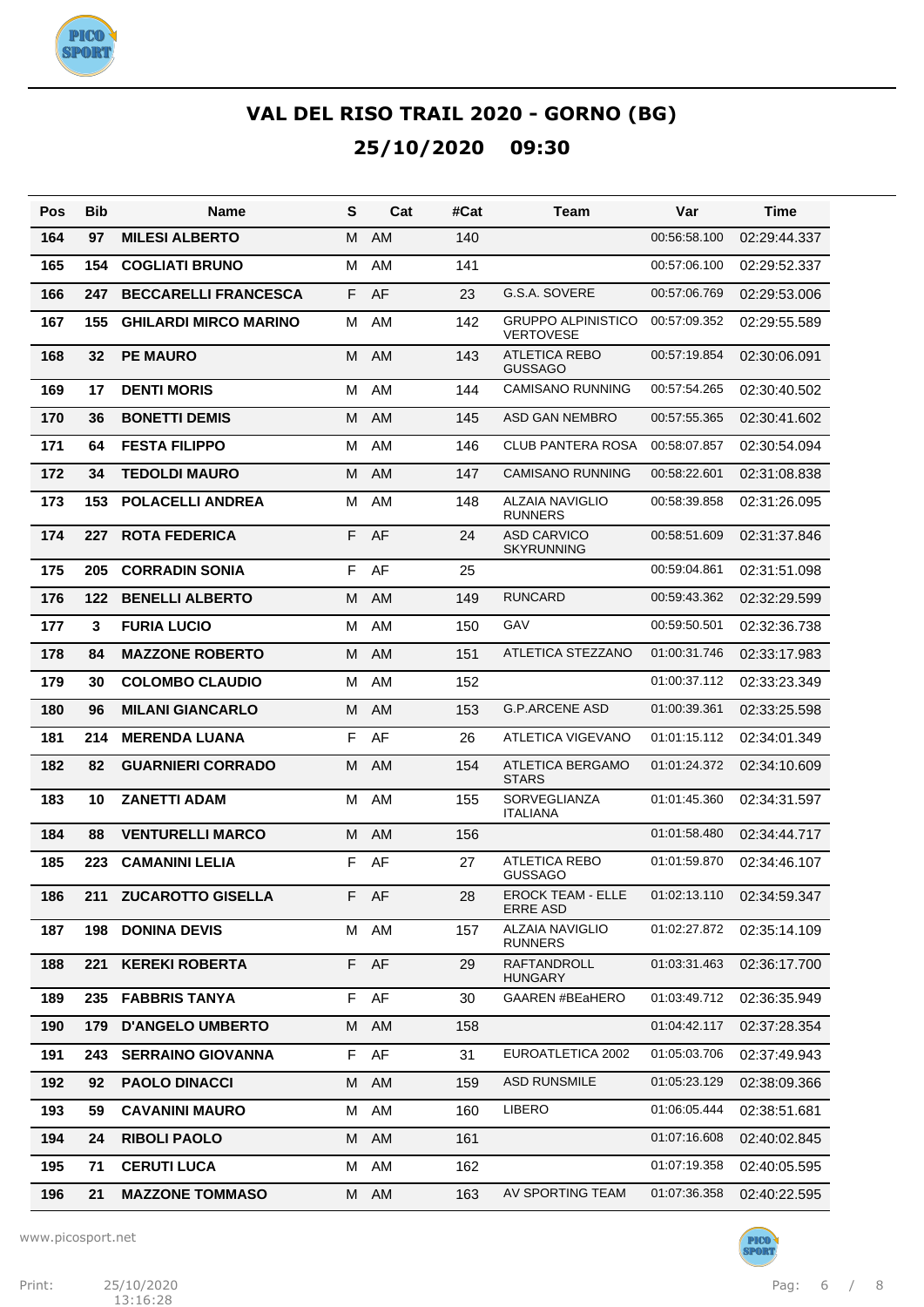

| Pos | <b>Bib</b>   | Name                                 | S | Cat       | #Cat | Team                                                    | Var          | Time         |
|-----|--------------|--------------------------------------|---|-----------|------|---------------------------------------------------------|--------------|--------------|
| 197 | 110          | <b>BONASSI EMANUELE</b>              | м | AM        | 164  |                                                         | 01:07:53.859 | 02:40:40.096 |
| 198 | 242          | <b>MAFFI GENANGELA</b>               | F | AF        | 32   | ATLETICA VILLONGO                                       | 01:09:05.371 | 02:41:51.608 |
| 199 | 19           | <b>LUPO PASINETTI LUCA</b>           | м | AM        | 165  |                                                         | 01:09:11.095 | 02:41:57.332 |
| 200 | 94           | <b>GATTI ALESSANDRO</b>              | м | AM.       | 166  | <b>RUNCARD</b>                                          | 01:09:19.910 | 02:42:06.147 |
| 201 | 207          | <b>LOCATELLI ANNA</b>                | F | AF        | 33   | <b>CARVICO SKYRUNING</b>                                | 01:09:48.878 | 02:42:35.115 |
| 202 | 131          | <b>GHISLENI MAURO</b>                | М | <b>AM</b> | 167  | <b>ASD RUNNERS</b><br><b>BERGAMO</b>                    | 01:10:43.614 | 02:43:29.851 |
| 203 | 38           | <b>GAZZOLI SANDRO</b>                | М | AM        | 168  |                                                         | 01:11:37.120 | 02:44:23.357 |
| 204 | 143          | <b>DE DONATO STEFANO</b>             | M | AM        | 169  | <b>RUNCARD</b>                                          | 01:11:54.393 | 02:44:40.630 |
| 205 | 168          | <b>MUTTI FABIO</b>                   | м | AM        | 170  | <b>GAAREN #BEaHERO</b>                                  | 01:13:14.625 | 02:46:00.862 |
| 206 | 150          | <b>DEL BELLO SERGIO PRIMO</b>        | M | AM        | 171  | ATLETICA CASTEL<br><b>ROZZONE</b>                       | 01:13:19.375 | 02:46:05.612 |
| 207 | 31           | <b>NAVONI EDOARDO</b>                | м | AM        | 172  | <b>ATLETICA REBO</b>                                    | 01:13:42.888 | 02:46:29.125 |
| 208 | 114          | <b>TOFFANO ROBERTO</b>               | М | <b>AM</b> | 173  | ATL. ALTA<br>VALTELLINA                                 | 01:13:52.130 | 02:46:38.367 |
| 209 | 220          | <b>CALFI MARCELLA</b>                | F | AF        | 34   | <b>AVIS TREVIGLIO</b>                                   | 01:13:58.886 | 02:46:45.123 |
| 210 | 250          | <b>ALGAROTTI CLAUDIO</b>             | м | AM        | 174  | <b>RUNNING TORRE DE</b><br><b>ROVERI</b>                | 01:14:40.382 | 02:47:26.619 |
| 211 | 95           | <b>NISOLI RICCARDO</b>               | м | AM        | 175  | <b>AVIS TREVIGLIO</b>                                   | 01:15:19.632 | 02:48:05.869 |
| 212 | 219          | <b>ORSINI CRISTINA</b>               | F | AF        | 35   | <b>G.P.ARCENE ASD</b>                                   | 01:15:19.634 | 02:48:05.871 |
| 213 | 93           | <b>SCAINI VITTORIO</b>               | М | AM        | 176  | <b>G.P.ARCENE ASD</b>                                   | 01:16:29.356 | 02:49:15.593 |
| 214 | 201          | LI PUMA STEFANIA<br><b>VALENTINA</b> | F | AF        | 36   |                                                         | 01:16:32.365 | 02:49:18.602 |
| 215 | 103          | <b>GATTI STEFANO GIOVANNI</b>        | M | AM        | 177  | <b>ASD SPORTIVA</b><br>LANZADA                          | 01:16:32.386 | 02:49:18.623 |
| 216 | 109          | <b>PERLETTI MANUEL</b>               | м | <b>AM</b> | 178  | <b>RUNNER BERGAMO</b>                                   | 01:17:48.616 | 02:50:34.853 |
| 217 | 137          | <b>VENTRE CARMELO</b>                | м | AM        | 179  | <b>ASD RUNNERS</b><br><b>BERGAMO</b>                    | 01:18:00.895 | 02:50:47.132 |
| 218 | 40           | <b>RONCELLI STEFANO</b>              | М | AM.       | 180  |                                                         | 01:18:13.598 | 02:50:59.835 |
| 219 | 124          | <b>MOIOLI FABIO</b>                  | M | AM        | 181  |                                                         | 01:18:31.636 | 02:51:17.873 |
| 220 | 239          | <b>DIMA MARIANA</b>                  | F | AF        | 37   |                                                         | 01:20:01.383 | 02:52:47.620 |
| 221 | 241          | <b>MIRTANI STEFANIA</b>              | F | AF        | 38   |                                                         | 01:20:18.807 | 02:53:05.044 |
| 222 | $\mathbf{2}$ | <b>RAIMONDI ANDREA</b>               | М | AM        | 182  | <b>GTA CREMA</b>                                        | 01:20:52.302 | 02:53:38.539 |
| 223 | 183          | <b>MORELLI FABRIZIO</b>              | м | AM        | 183  | G.S. GIGI<br><b>BRUSAFERRI AVIS</b><br><b>TREVIGLIO</b> | 01:21:52.620 | 02:54:38.857 |
| 224 | 69           | <b>FRANCO PAOLO</b>                  |   | M AM      | 184  | SOC.UNIACQUE<br>/REGIONE<br>LOMBARDIA                   | 01:22:19.377 | 02:55:05.614 |
| 225 | 253          | <b>RONCHETTI FABIO</b>               |   | M AM      | 185  |                                                         | 01:22:31.381 | 02:55:17.618 |
| 226 | 104          | <b>SCAGLIA JAN</b>                   | M | AM        | 186  | <b>CREMONA SPORTIVA</b><br>ATL.ARVEDI                   | 01:22:54.127 | 02:55:40.364 |
| 227 | 224          | <b>BETTONI SONIA</b>                 | F | AF        | 39   | <b>NEW ATLHETICS</b><br><b>SULZANO</b>                  | 01:24:04.288 | 02:56:50.525 |

www.picosport.net



PICO<sup>.</sup><br>SPORT